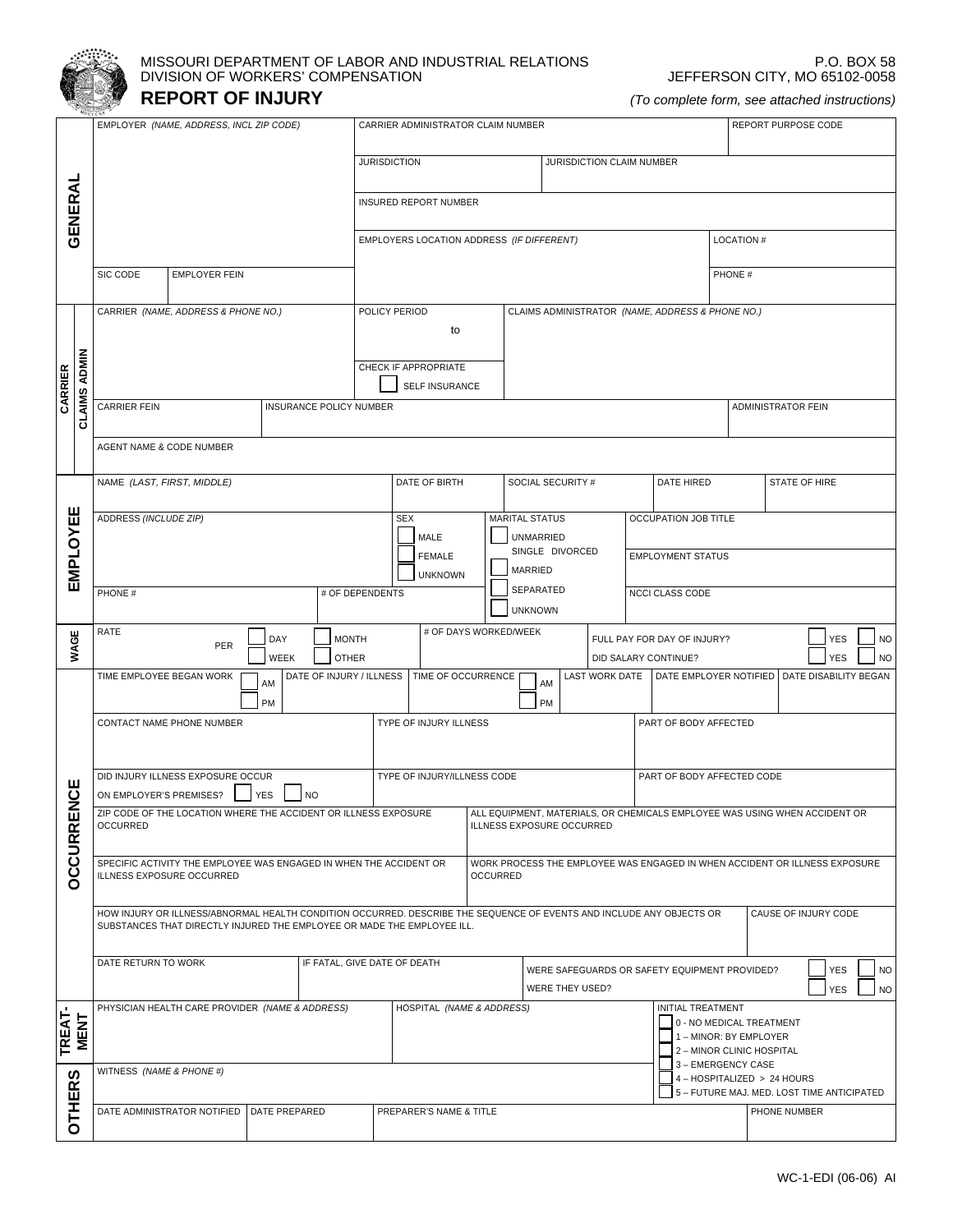**NOTE >** This form constitutes both the original notification of injury and detailed report of injury required by §287.380, RSMo (2000) and rules applicable thereto. An injury that requires immediate first aid, which does not result in further medical treatment or lost time from work, need not be reported to the Division. Employers should report all injuries to their workers' compensation insurance carrier or third-party administrator (TPA) within five days of the date of the injury or within five days of the date on which the injury was reported to the employer by the employee, whichever is later. See §287.380, RSMo. If the employer has been granted selfinsurance authority by the Division pursuant to §287.280, RSMo, and rules applicable thereto, please report all injuries to your TPA or Service Company to enable them to file this report with the Division.

**PRINT QUALITY** > All reports of injury and supporting documents received by the Division will be processed electronically. All forms submitted to the Division MUST be of clear and legible quality. Handwritten forms will not be accepted. Computer generated forms shall use a **minimum** type size of **10 points**. All documents not meeting the above criteria will be returned.

## **TO BE ANSWERED ONLY IN CASE OF DEATH**

DATE OF DEATH

| <b>EMPLOYEE'S DEPENDENTS</b><br><b>NAME OF</b><br><b>RELATION TO</b> |                 | <b>ADDRESS OF DEPENDENT</b> |             |              |                 |
|----------------------------------------------------------------------|-----------------|-----------------------------|-------------|--------------|-----------------|
| <b>DEPENDENT</b>                                                     | <b>EMPLOYEE</b> | <b>ADDRESS</b>              | <b>CITY</b> | <b>STATE</b> | <b>ZIP CODE</b> |
|                                                                      |                 |                             |             |              |                 |
|                                                                      |                 |                             |             |              |                 |
|                                                                      |                 |                             |             |              |                 |
|                                                                      |                 |                             |             |              |                 |
|                                                                      |                 |                             |             |              |                 |
|                                                                      |                 |                             |             |              |                 |
|                                                                      |                 |                             |             |              |                 |
|                                                                      |                 |                             |             |              |                 |
|                                                                      |                 |                             |             |              |                 |
|                                                                      |                 |                             |             |              |                 |
|                                                                      |                 |                             |             |              |                 |
|                                                                      |                 |                             |             |              |                 |
|                                                                      |                 |                             |             |              |                 |
|                                                                      |                 |                             |             |              |                 |
|                                                                      |                 |                             |             |              |                 |
|                                                                      |                 |                             |             |              |                 |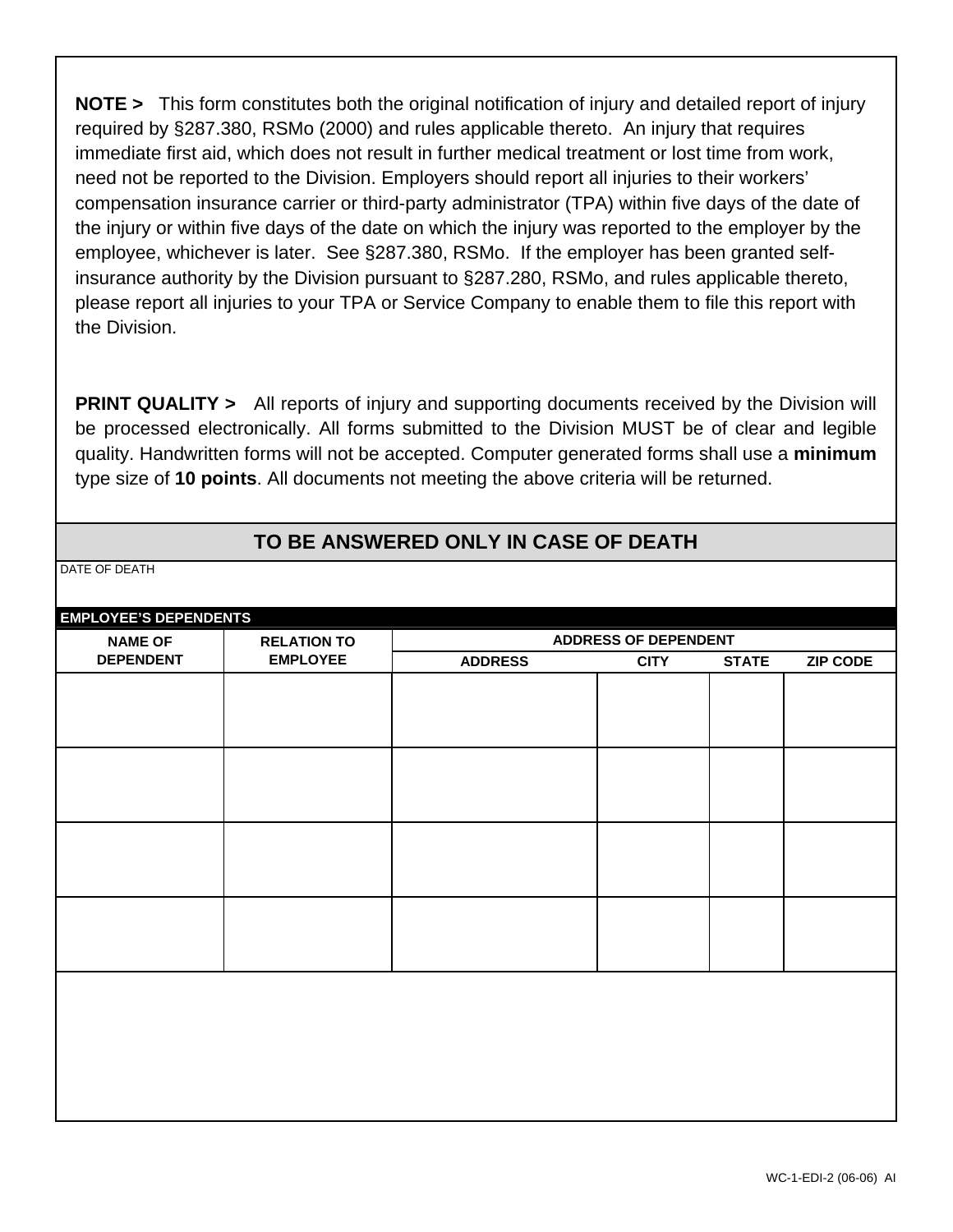## **Data Element Table for First Report of Injury – Hard Copy and EDI**

| <b>Data Element</b>                        | <b>IAIABC Data Definition</b>                                                                                                                                                                                                                                                                                                                                                                                                                                                                                            | <b>Missouri Notes</b>                                                                                                                                                                                                | <b>Mandatory</b><br><b>Field</b> |
|--------------------------------------------|--------------------------------------------------------------------------------------------------------------------------------------------------------------------------------------------------------------------------------------------------------------------------------------------------------------------------------------------------------------------------------------------------------------------------------------------------------------------------------------------------------------------------|----------------------------------------------------------------------------------------------------------------------------------------------------------------------------------------------------------------------|----------------------------------|
| <b>Employer (Name</b><br>& Address)        | The name of the employer where the employee was<br>employed at the time of the injury.                                                                                                                                                                                                                                                                                                                                                                                                                                   | This is the name the employer does business under followed by<br>the FULL address including mailing address, city, state and zip<br>code.                                                                            | M                                |
| <b>Industry Code</b>                       | The code which represents the nature of the employer's<br>business which is contained in the North American Industry<br>Classification System Manual published by the Federal<br>Office of Management and Budget.                                                                                                                                                                                                                                                                                                        | This is the Standard Industrial Classification Code for the<br>employer. SIC/NAICS codes can be found at<br>www.census.gov/epcd/naics02                                                                              | M                                |
|                                            | See implementation note below:                                                                                                                                                                                                                                                                                                                                                                                                                                                                                           |                                                                                                                                                                                                                      |                                  |
|                                            | The industry code selected should represent the primary<br>nature of the employer's business. If the employer is<br>assigned multiple industry codes, use the code that relates<br>to the specific business operation for which the employee<br>was employed at the time of the injury. The data element<br>may contain an SIC code or NAICS Code. SIC code will be<br>identified with the characters 'SC' as the last two characters<br>of the data element. If SC is not present, the code is<br>presumed to be NAICS. |                                                                                                                                                                                                                      |                                  |
| <b>Employer FEIN</b>                       | The FEIN of the employer where the employee was<br>employed at the time of the injury.                                                                                                                                                                                                                                                                                                                                                                                                                                   | Must be the primary FEIN for the Employer listed above.                                                                                                                                                              | M                                |
| <b>Report Purpose</b><br>Code (RPC)        | Defines the specific purpose of the report being filed with the<br>state of Missouri.<br>$00 = Original FROI$                                                                                                                                                                                                                                                                                                                                                                                                            | The original or Initial First Report of Injury that the employer is<br>required to file with the Division of Workers' Compensation<br>(Division) through the insurance carrier or third party administrator<br>(TPA) | M                                |
| Claims<br>Administrator's<br>Number        | Identifies a specific claim within a claim administrator's<br>claims processing system.                                                                                                                                                                                                                                                                                                                                                                                                                                  | Number used by the organization adjusting the claim (insurance<br>company, third party administrator, etc.).                                                                                                         | M                                |
| <b>Jurisdiction</b>                        | The governing body or territory whose statute applies.                                                                                                                                                                                                                                                                                                                                                                                                                                                                   | This must always be Missouri.                                                                                                                                                                                        | M                                |
| <b>Jurisdiction</b><br><b>Claim Number</b> |                                                                                                                                                                                                                                                                                                                                                                                                                                                                                                                          | The injury number assigned by the Division upon receipt of the<br>First Report of Injury with all mandatory information provided.<br>The reporting entity is to leave this field blank.                              |                                  |
| <b>Insured Report</b><br>Number            | A number used by the insured to identify a specific claim.                                                                                                                                                                                                                                                                                                                                                                                                                                                               |                                                                                                                                                                                                                      | $\circ$                          |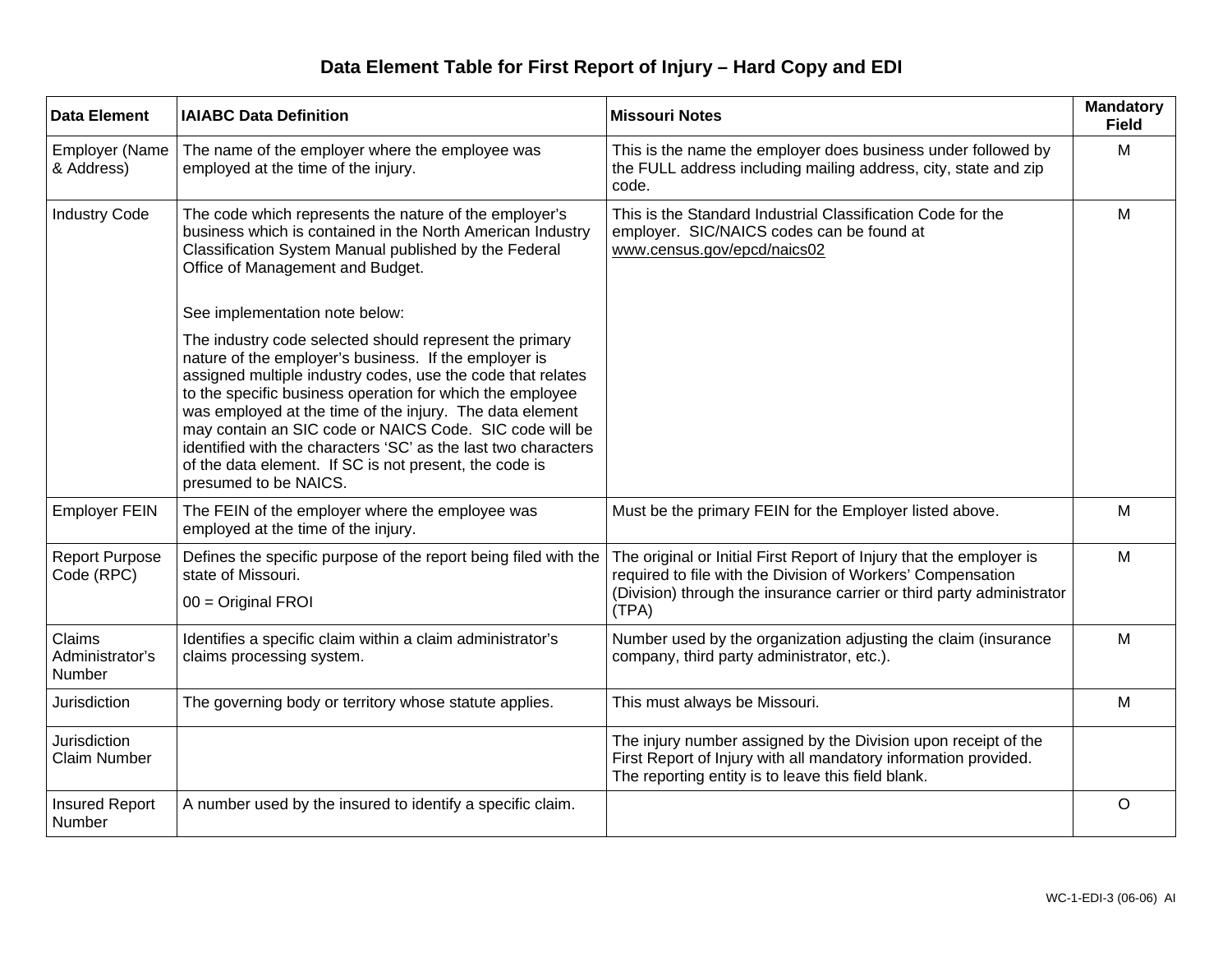| <b>Data Element</b>                               | <b>IAIABC Data Definition</b>                                                                                                                                                     | <b>Missouri Notes</b>                                                                                                                                                                                                                                                                               | <b>Mandatory</b><br><b>Field</b> |
|---------------------------------------------------|-----------------------------------------------------------------------------------------------------------------------------------------------------------------------------------|-----------------------------------------------------------------------------------------------------------------------------------------------------------------------------------------------------------------------------------------------------------------------------------------------------|----------------------------------|
| Employer's<br>Location<br><b>Address</b>          | List the physical address of where the employee sustained<br>the accident or illness if that location is different from where<br>the employer wishes to have correspondence sent. |                                                                                                                                                                                                                                                                                                     | O                                |
| <b>Insured Location</b><br>Number                 | A code defined by the insurer/employer, which is used to<br>identify the employer's location of the accident.                                                                     |                                                                                                                                                                                                                                                                                                     | O                                |
| <b>Phone Number</b>                               | List a phone number of the employer location where the<br>employee worked at the time of the accident.                                                                            |                                                                                                                                                                                                                                                                                                     | O                                |
| Carrier (insurer)<br>Name & Address               | The name and mailing address of the carrier or self-insured<br>entity assuming the employer's financial responsibility for<br>the workers' compensation claim.                    | If the employer is <i>individually</i> self-insured, the <i>individual</i> self-<br>insured employer's name and mailing address would be indicated<br>in this field. The FEIN and Name must match.                                                                                                  | M                                |
|                                                   |                                                                                                                                                                                   | If the employer is self-insured by a trust, the trust's name<br>would be submitted in this field.                                                                                                                                                                                                   |                                  |
| Carrier (insurer)<br><b>FEIN Number</b>           | The FEIN of the carrier or self-insured assuming the<br>employer's financial responsibility for the workers'<br>compensation claim(s).                                            |                                                                                                                                                                                                                                                                                                     | M                                |
| <b>Carrier Policy</b><br>Number                   | The number assigned to the contract/policy for the employer<br>or association group.                                                                                              | A number assigned by the insurance company, (Not a number<br>assigned by a TPA) for the specific workers' compensation<br>policy for that employer.                                                                                                                                                 | M                                |
|                                                   |                                                                                                                                                                                   | Not a required field for Division approved self-insureds.                                                                                                                                                                                                                                           |                                  |
| <b>Policy Period</b>                              | List the effective and expiration dates of the contract/policy.                                                                                                                   | The date that the policy became effective and the date the policy<br>expires or is no longer in effect.                                                                                                                                                                                             | M                                |
|                                                   |                                                                                                                                                                                   | No date is required in this field if the injury falls within the Division<br>approved self-insurer's self-insurance period.                                                                                                                                                                         |                                  |
| Self-Insured<br>Indicator                         | An indicator that identifies the employer as one who retains<br>the risks arising from its operations and bears the financial<br>responsibility.                                  | An indicator used for an individually self-insured employer or an<br>employer authorized to self insure through a trust by Missouri<br>Division of Workers' Compensation and is financially responsible                                                                                             | $\mathsf{C}$                     |
|                                                   | Check box if applicable.                                                                                                                                                          | for workers' compensation claims.                                                                                                                                                                                                                                                                   |                                  |
| Claim<br>Administrator<br>(TPA) Name &<br>Address | The name and mailing address of the Third Party<br>Administrator (TPA), independent administrator, contracted<br>to adjust the claim on behalf of the carrier or self-insured.    | Name and mailing address of the Third Party Administrator (TPA),<br>independent adjuster, contracted to adjust the claim and phone<br>number of the office adjusting the claim. If there is not a TPA,<br>independent adjuster/administrator, contracted to adjust the claim<br>please leave blank. | C                                |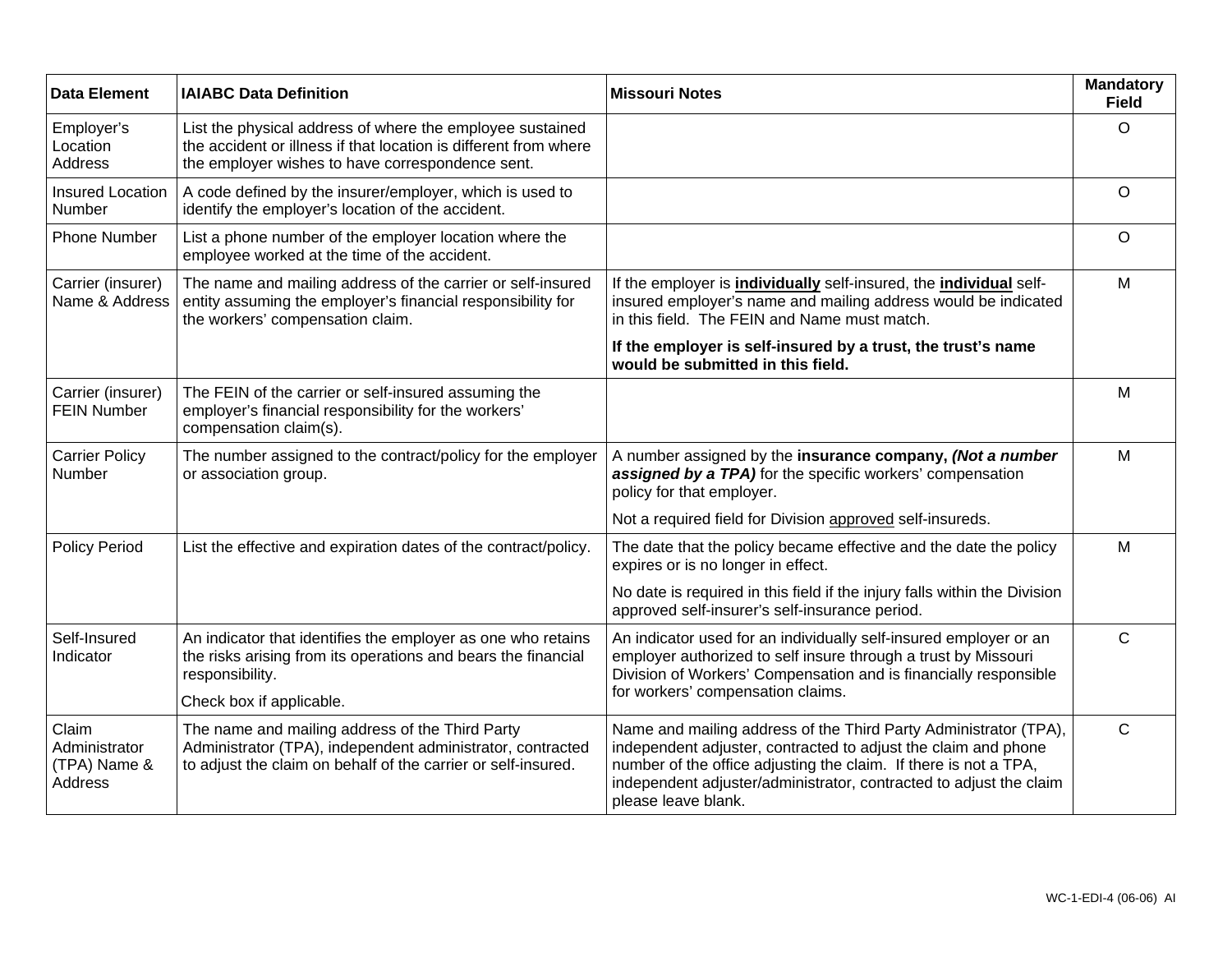| <b>Data Element</b>                            | <b>IAIABC Data Definition</b>                                                                                                                                                                                                               | <b>Missouri Notes</b>                                                                                                                                                                                                                        | <b>Mandatory</b><br><b>Field</b> |
|------------------------------------------------|---------------------------------------------------------------------------------------------------------------------------------------------------------------------------------------------------------------------------------------------|----------------------------------------------------------------------------------------------------------------------------------------------------------------------------------------------------------------------------------------------|----------------------------------|
| Claim<br>Administrator<br>(TPA) FEIN<br>Number | The FEIN of the Third Party Administrator (TPA),<br>independent adjuster/administrator, contracted to adjust the<br>claim on behalf of the carrier or self-insured.                                                                         | FEIN number for the company hired as a TPA. Note: If there is<br>no Third Party Administrator, please leave blank.                                                                                                                           | C                                |
| Agent Name &<br>Code Number                    | List the name and code number of the carrier or claim<br>administrator agent who administers the workers'<br>compensation claims for the employer.                                                                                          |                                                                                                                                                                                                                                              | $\circ$                          |
| <b>Employee Name</b>                           | The injured worker's legally recognized name which is used<br>on legal documents, employment, Social Security, banking,<br>records, etc.                                                                                                    | Name to include last, first and middle initial.                                                                                                                                                                                              | M                                |
| <b>Employee Date</b><br>of Birth               | The date the injured worker was born.                                                                                                                                                                                                       | Must be a valid date.                                                                                                                                                                                                                        | M                                |
| <b>Social Security</b><br>Number               | A number assigned by the Social Security Administration<br>used to identify the employee.                                                                                                                                                   | Can use Missouri Driver's license after 7/1/03. If neither a SSN or<br>MO driver's license is available please call 888-837-6069.                                                                                                            | M                                |
| Date of Hire                                   | The date the injured worker began his/her employment with<br>the employer under which the claim is being filed. If there<br>have been multiple periods of employment, this would be<br>the beginning date of the current employment period. | Must be valid date.                                                                                                                                                                                                                          | $\circ$                          |
| State of Hire                                  | List the state where the employer hired the employee.                                                                                                                                                                                       |                                                                                                                                                                                                                                              | $\circ$                          |
| Employee<br><b>Address</b>                     | The mailing address used by the injured worker.                                                                                                                                                                                             | The address should not be listed as unknown. Please include the<br>last known address provided by the employee that is on file with<br>the employer.                                                                                         | M                                |
| <b>Employee Phone</b>                          | A telephone number where the injured worker can be<br>reached.                                                                                                                                                                              | This is an optional field, although if the employer or insurance<br>company has this information, please report it to the Division.<br>This will improve communication between the parties. This will be<br>a numeric field only 5736367777. | $\circ$                          |
| Gender Code                                    | The code which indicates the sex of the employee.                                                                                                                                                                                           |                                                                                                                                                                                                                                              | M                                |
|                                                | Gender of employee F=Female M=Male U=Unknown                                                                                                                                                                                                |                                                                                                                                                                                                                                              |                                  |
| Number of<br>Dependents                        | The number of dependents as defined by the administrating<br>jurisdiction.                                                                                                                                                                  | Spouse, minor children or others if known. Required if date of<br>death is entered. Numeric field 0-9.                                                                                                                                       | $\mathsf{C}$                     |
| <b>Marital Status</b><br>Code                  | The code, which indicates the marital status of the<br>employee.                                                                                                                                                                            |                                                                                                                                                                                                                                              | $\circ$                          |
|                                                | $U =$ Widowed, divorced, single, unmarried, $M =$ Married,<br>$S =$ Separated, $K =$ Unknown                                                                                                                                                |                                                                                                                                                                                                                                              |                                  |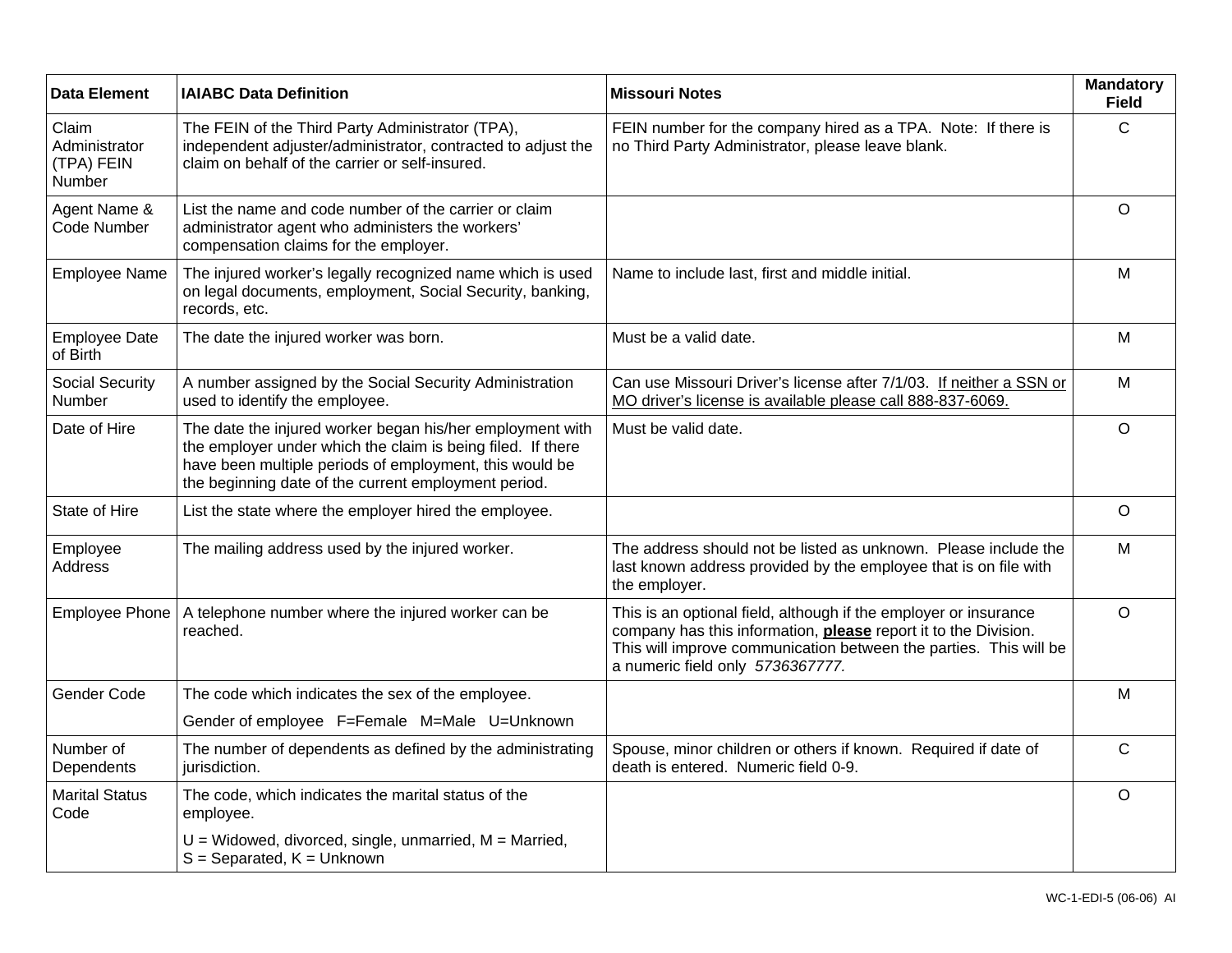| <b>Data Element</b>                                    | <b>IAIABC Data Definition</b>                                                                                                                                                                                                                                                                                                                                                            | <b>Missouri Notes</b>                                                                                                                                                                                                                                                                                                                                                                                                                                                                                                                                                                                                                               | <b>Mandatory</b><br><b>Field</b> |
|--------------------------------------------------------|------------------------------------------------------------------------------------------------------------------------------------------------------------------------------------------------------------------------------------------------------------------------------------------------------------------------------------------------------------------------------------------|-----------------------------------------------------------------------------------------------------------------------------------------------------------------------------------------------------------------------------------------------------------------------------------------------------------------------------------------------------------------------------------------------------------------------------------------------------------------------------------------------------------------------------------------------------------------------------------------------------------------------------------------------------|----------------------------------|
| Occupational/<br>Job Title or<br>Description           | Identifies the primary occupation of the employee at the time<br>of the accident or injurious exposure.                                                                                                                                                                                                                                                                                  |                                                                                                                                                                                                                                                                                                                                                                                                                                                                                                                                                                                                                                                     | $\circ$                          |
| Employment<br><b>Status Code</b>                       | Indicate the employee's primary work code status at the<br>time of the injury with the covered employer.                                                                                                                                                                                                                                                                                 |                                                                                                                                                                                                                                                                                                                                                                                                                                                                                                                                                                                                                                                     | $\circ$                          |
| <b>NCCI Class</b><br>Code                              | A code, which, corresponds to the primary occupation in<br>which the employee was engaged at the time of the                                                                                                                                                                                                                                                                             | These codes are provided on the Division Web Site<br>www.dolir.mo.gov/wc/employers                                                                                                                                                                                                                                                                                                                                                                                                                                                                                                                                                                  | M                                |
|                                                        | accident/injury or injurious exposure.                                                                                                                                                                                                                                                                                                                                                   | MO currently uses NCCI codes.<br>"Gross Wages" includes, in addition to money paid by the<br>employer for services rendered by the employee, the reasonable<br>value of board, rent, housing, lodging or similar advance by the<br>employer, except if it continues to be provided to the employee for<br>the period of disability, it is not included in calculating the average<br>weekly wage. "Wages" also includes gratuity received in the<br>course of employment from individuals other than the employer<br>that are reported for income tax purposes. "Wages" does not<br>include fringe benefits such as retirement, pension, health and |                                  |
| Wage                                                   | The reported employee's pre-injury wage for the wage<br>period.<br>Implementation Note:<br>This amount may include commission, piecework earnings,<br>and other forms of income converted to a normal scheduled<br>work week, plus the estimated value of lodging, food,<br>laundry and other payments in kind; and concurrent<br>employment earnings, as prejurisdictional requirement. | welfare, life insurance, training, Social Security or other employee<br>or dependent benefit plan provided by the employer.<br>See Special Notes #1                                                                                                                                                                                                                                                                                                                                                                                                                                                                                                 | M                                |
| <b>Wage Period</b>                                     | A code indicating the time period during which the wage was<br>earned.                                                                                                                                                                                                                                                                                                                   | Please use the weekly wage rate paid to the employee.                                                                                                                                                                                                                                                                                                                                                                                                                                                                                                                                                                                               | M                                |
| Number of Days<br>Worked                               | The number of the employee's regularly scheduled<br>workdays per week.                                                                                                                                                                                                                                                                                                                   |                                                                                                                                                                                                                                                                                                                                                                                                                                                                                                                                                                                                                                                     | $\circ$                          |
| Full Wages Paid<br>for the Date of<br>Injury Indicator | Indicates whether full wages for the date of the<br>accident/injury or illness were paid by the employer.                                                                                                                                                                                                                                                                                |                                                                                                                                                                                                                                                                                                                                                                                                                                                                                                                                                                                                                                                     | $\circ$                          |
| Salary<br>Continued<br>Indicator                       | The employer has paid or is paying the employee's salary in<br>lieu of compensation during an absence caused by a work-<br>related injury.                                                                                                                                                                                                                                               | Did the employer continue to pay salary to the employee after the<br>injury? N=No Y=Yes                                                                                                                                                                                                                                                                                                                                                                                                                                                                                                                                                             | $\circ$                          |
| Time Employee<br>Began Work                            | Time at which the employee began work on the day of the<br>accident/injury or illness.                                                                                                                                                                                                                                                                                                   |                                                                                                                                                                                                                                                                                                                                                                                                                                                                                                                                                                                                                                                     | $\circ$                          |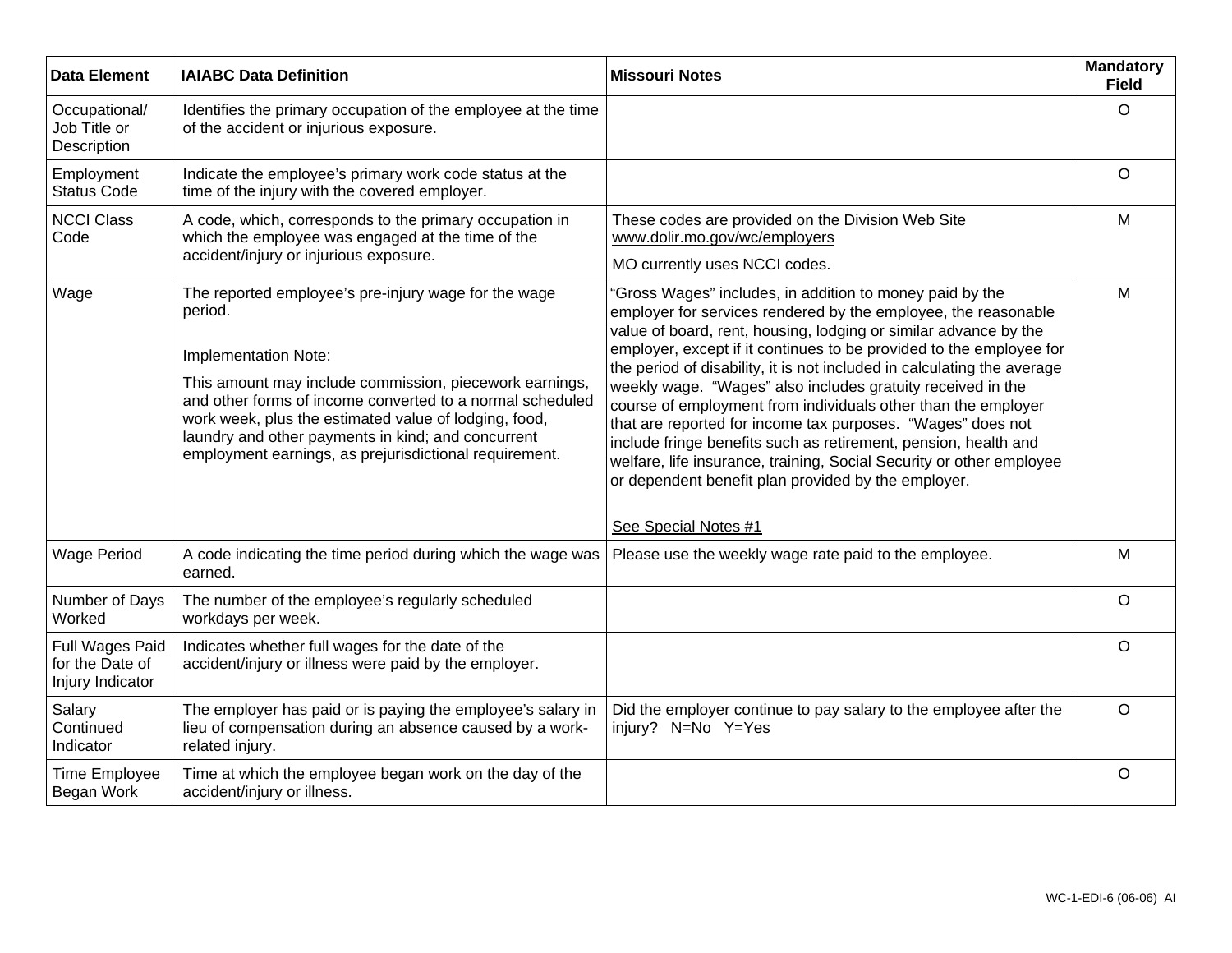| <b>Data Element</b>                   | <b>IAIABC Data Definition</b>                                                                                                                                                                                                                                              | <b>Missouri Notes</b>                                                                                                                                                                                                                                                                                                                                                     | <b>Mandatory</b><br><b>Field</b> |
|---------------------------------------|----------------------------------------------------------------------------------------------------------------------------------------------------------------------------------------------------------------------------------------------------------------------------|---------------------------------------------------------------------------------------------------------------------------------------------------------------------------------------------------------------------------------------------------------------------------------------------------------------------------------------------------------------------------|----------------------------------|
| Date of<br>Injury/Illness             | For traumatic injury, the date on which the accident<br>occurred. For occupational disease or cumulative injury, the<br>date of injury is the date of last injurious exposure to the<br>cause or substance creating the condition, unless otherwise<br>defined by statute. | Date that injury/illness occurred or became known to employee;<br>whichever is later.                                                                                                                                                                                                                                                                                     | м                                |
| Time of<br>Occurrence                 | The time at which the accident occurred.                                                                                                                                                                                                                                   | To the extent that the time of the occurrence of the accident/injury<br>is available, you should provide it to the Division. Please indicate<br>a.m. or p.m.                                                                                                                                                                                                              | $\circ$                          |
| Date Last Day<br>Worked               | The last paid workday prior to the initial date of disability as<br>defined by jurisdiction.                                                                                                                                                                               | Must be valid date.                                                                                                                                                                                                                                                                                                                                                       | $\circ$                          |
| Date Employer<br>Notified             | The date that the injury was reported to a representative of<br>the employer.                                                                                                                                                                                              |                                                                                                                                                                                                                                                                                                                                                                           | M                                |
| Date Disability<br>Began              | The first day on which the employee originally lost time from<br>work due to the occupational injury or disease or as<br>otherwise defined by jurisdiction.                                                                                                                | Date of disability must be greater than Date of Injury.<br>First date employee starts losing time from work after the date of<br>injury. This is the day after the date of injury or the first day of<br>work missed, if later. The three-day waiting period is calculated<br>from the first date of lost time and the lost time does not need to<br>be consecutive days. | $\mathsf{C}$                     |
| Contact Name &<br><b>Phone Number</b> | List the name and phone number for a representative of the<br>employer.                                                                                                                                                                                                    | See Special Note #2                                                                                                                                                                                                                                                                                                                                                       | $\mathsf C$                      |
| Type of<br>Injury/Illness             | List the type of injury/illness sustained by the employee.                                                                                                                                                                                                                 |                                                                                                                                                                                                                                                                                                                                                                           | $\circ$                          |
| Part of Body<br>Affected              | List the part of body to which the employee sustained injury.                                                                                                                                                                                                              |                                                                                                                                                                                                                                                                                                                                                                           | $\mathsf O$                      |
| Employer<br>Premises<br>Indicator     | An indicator to denote whether the accident occurred at the<br>employer's address provided.                                                                                                                                                                                | If the injury/illness occurred on the employer's property indicate<br>"YES." If it occurred elsewhere indicate "NO."                                                                                                                                                                                                                                                      | M                                |
| Type of<br>Injury/Illness<br>Code     | The code, which corresponds to the nature of the injury<br>sustained by the employee.                                                                                                                                                                                      | A list of codes with description of each code is available at<br>www.dolir.mo.gov/wc/employers/definitions.doc (Sprain, strain,<br>occupational disease, hernia, amputation, etc.)                                                                                                                                                                                        | M                                |
| Part of Body<br><b>Affected Code</b>  | The code, which corresponds to the part of the body to<br>which the employee sustained injury.                                                                                                                                                                             | Choose from the list of code numbers, which corresponds with<br>the part of body injured. A list of codes with a description of each<br>code is available at<br>www.dolir.mo.gov/wc/employers/definitions.doc                                                                                                                                                             | M                                |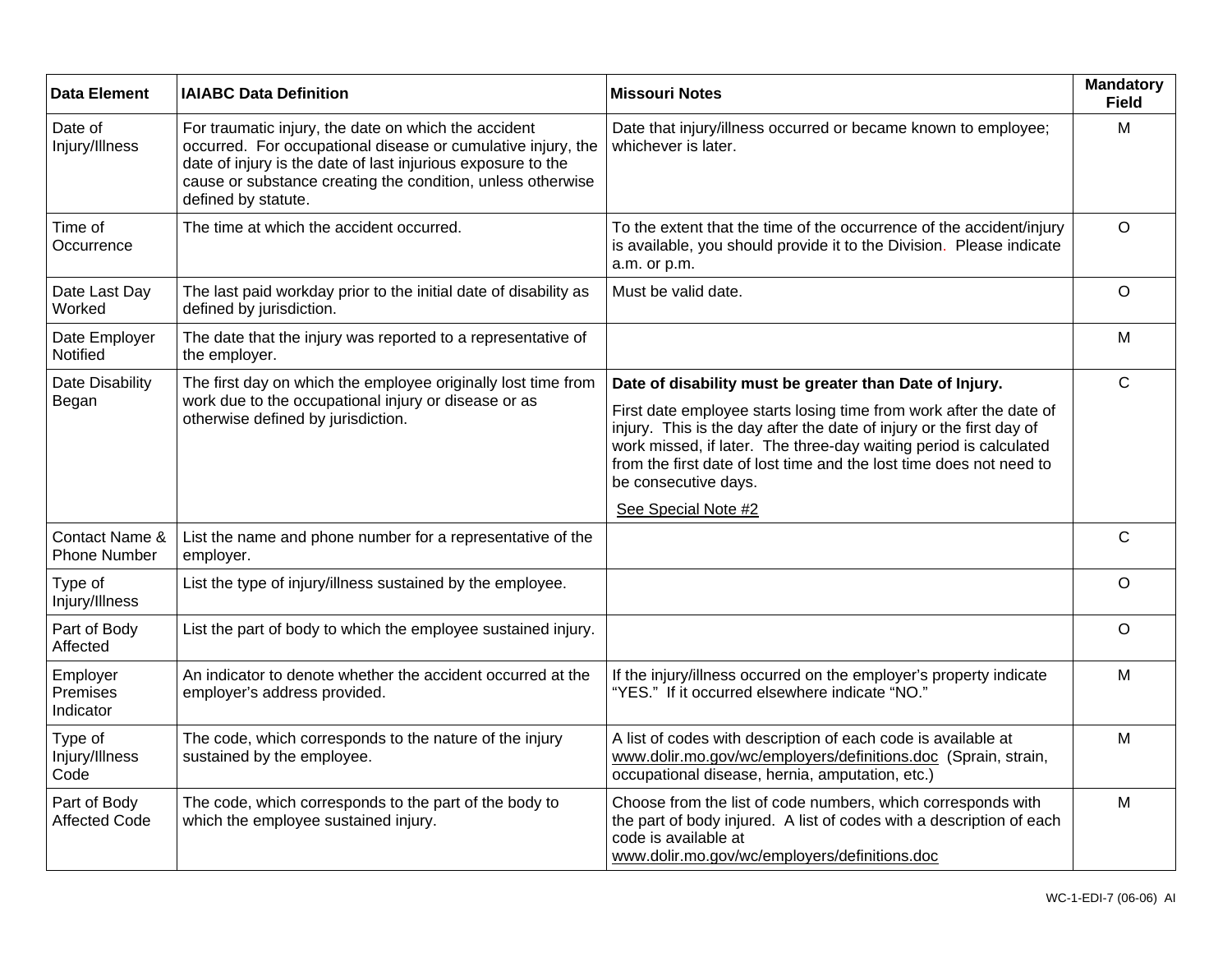| <b>Data Element</b>                                                                            | <b>IAIABC Data Definition</b>                                                                                                                                                 | <b>Missouri Notes</b>                                                                                                                                                                                                                                            | <b>Mandatory</b><br><b>Field</b> |
|------------------------------------------------------------------------------------------------|-------------------------------------------------------------------------------------------------------------------------------------------------------------------------------|------------------------------------------------------------------------------------------------------------------------------------------------------------------------------------------------------------------------------------------------------------------|----------------------------------|
| Zip Code of the<br><b>Location Where</b><br>Accident or<br><b>Illness Exposure</b><br>Occurred | The zip (postal code) that corresponds to the location where<br>the injury occurred.                                                                                          | The code is required to assist with docket setting if needed.                                                                                                                                                                                                    | M                                |
| All Equipment<br>Using                                                                         | List all the equipment; materials or chemicals the employee<br>was using at the time of the accident/injury or illness<br>exposure occurred.                                  |                                                                                                                                                                                                                                                                  | $\circ$                          |
| <b>Specific Activity</b><br>Engaged In                                                         | Describe the specific activity that the employee was doing at<br>the time the accident/injury or illness exposure occurred.                                                   |                                                                                                                                                                                                                                                                  | $\circ$                          |
| <b>Work Process</b><br>Engaged In                                                              | Describe the work process the employee was doing when<br>the accident/injury or illness exposure occurred.                                                                    |                                                                                                                                                                                                                                                                  | O                                |
| How the Injury or<br><b>Illness Occurred</b>                                                   | A free form description of how the accident occurred and the<br>resulting injuries.                                                                                           | Describe how the injury/illness occurred. Please include the<br>events that led to the injury/illness and any objects or substances<br>that directly injured the employee or made the employee ill.<br>Maximum of 150 characters, including spaces.              | M                                |
|                                                                                                |                                                                                                                                                                               | For example: Employee was on ladder putting away product, fell<br>on chemical barrel breaking lower arm; arm lacerations; exposed<br>to chemical liquid and fumes (141 characters).                                                                              |                                  |
| Cause of Injury<br>Code                                                                        | The code which corresponds to the cause of injury.                                                                                                                            | Choose from the list of code numbers, which corresponds with<br>the cause of the injury. A list of codes with a description of each<br>code is available at<br>www.dolir.mo.gov/wc/employers/definitions.doc (Struck by, fell,<br>auto accident, exposure, etc.) | M                                |
| Date Returned to<br><b>Work</b>                                                                | The first date on which the employee returned to work<br>following the injury.                                                                                                | Must be a valid date. Must be entered if employee lost days of<br>work and returned to work before first report of injury is filed.                                                                                                                              | C                                |
| <b>Employee Date</b>                                                                           | See special note *<br>The date the injured worker died.                                                                                                                       | Must be a valid date.                                                                                                                                                                                                                                            | C                                |
| of Death                                                                                       |                                                                                                                                                                               |                                                                                                                                                                                                                                                                  |                                  |
| Safeguards                                                                                     | Indicate whether safeguards or safety equipment was<br>provided by checking "Yes" or "No."                                                                                    |                                                                                                                                                                                                                                                                  | O                                |
| Were They Used                                                                                 | Indicate whether the safeguards or safety equipment was<br>used by the employee by checking "Yes" or "No."                                                                    |                                                                                                                                                                                                                                                                  | $\circ$                          |
| Physician/Health<br>Care Provider                                                              | List the name and address of the physician or health care<br>provider who provided initial medical treatment to the injured<br>employee after the accident/injury or illness. |                                                                                                                                                                                                                                                                  | O                                |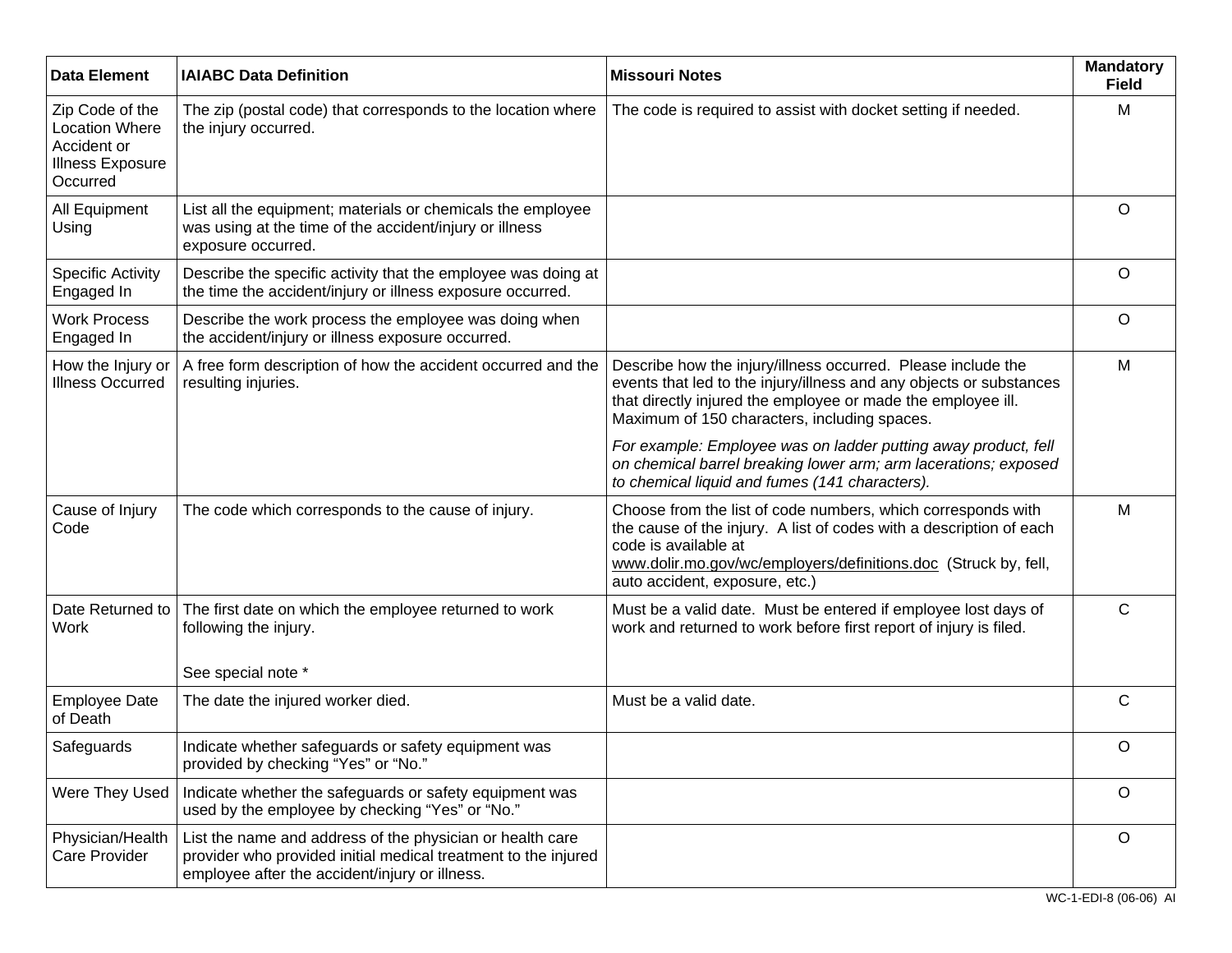| <b>Data Element</b>                         | <b>IAIABC Data Definition</b>                                                                                                                                                                                                                                                                                                                                                                                                                                                                        | <b>Missouri Notes</b>                                                                                                                                                                                                                                                                                                                                                                                                                                                                                                                                                                                                                             | <b>Mandatory</b><br><b>Field</b> |
|---------------------------------------------|------------------------------------------------------------------------------------------------------------------------------------------------------------------------------------------------------------------------------------------------------------------------------------------------------------------------------------------------------------------------------------------------------------------------------------------------------------------------------------------------------|---------------------------------------------------------------------------------------------------------------------------------------------------------------------------------------------------------------------------------------------------------------------------------------------------------------------------------------------------------------------------------------------------------------------------------------------------------------------------------------------------------------------------------------------------------------------------------------------------------------------------------------------------|----------------------------------|
| Hospital                                    | List the name and address of the hospital where the<br>employee received initial medical treatment.                                                                                                                                                                                                                                                                                                                                                                                                  |                                                                                                                                                                                                                                                                                                                                                                                                                                                                                                                                                                                                                                                   | $\circ$                          |
| <b>Initial Treatment</b>                    | A code used to identify the extent of medical treatment<br>received by the employee immediately following the<br>accident.<br>0= No medical treatment<br>1= Minor on-site remedies by employer medical staff<br>2= Minor clinic/hospital medical remedies and diagnostic<br>testing<br>3= Emergency evaluation, diagnostic testing, and medical<br>procedures<br>4= Hospitalization > 24 hours<br>5= Future major medical/lost time anticipated<br>**Please see attached special notes for Missouri. | First Aid includes the administration of immediate and temporary<br>medical aid to the employee that a lay person may provide, such<br>as the application of Band-Aid to treat a minor scratch or the<br>removal of a splinter that would not result in the need for a referral<br>to a doctor or other health care professional for additional medical<br>treatment. The on-site company nurse or physician may be the<br>individual that provides the first aid. If the company nurse or<br>physician provides service beyond first aid, then the injury must<br>be reported even if the treatment occurs on-site.<br>See Special Notes # 3 & 4 | M                                |
| Witness                                     | List the name and address of all witnesses who were<br>present when the employee sustained the accident/injury or                                                                                                                                                                                                                                                                                                                                                                                    |                                                                                                                                                                                                                                                                                                                                                                                                                                                                                                                                                                                                                                                   | $\circ$                          |
|                                             | illness.                                                                                                                                                                                                                                                                                                                                                                                                                                                                                             |                                                                                                                                                                                                                                                                                                                                                                                                                                                                                                                                                                                                                                                   |                                  |
| Date Reported to<br>Claims<br>Administrator | The date the claim administrator who is processing the claim<br>received notice of the loss or occurrence.                                                                                                                                                                                                                                                                                                                                                                                           |                                                                                                                                                                                                                                                                                                                                                                                                                                                                                                                                                                                                                                                   | M                                |
| Date Prepared                               | List the date that the representative for the claims<br>administrator prepared this report of injury.                                                                                                                                                                                                                                                                                                                                                                                                |                                                                                                                                                                                                                                                                                                                                                                                                                                                                                                                                                                                                                                                   | $\circ$                          |
| Preparer's Name<br>and Title                | List the name and title of the claims administrator's<br>representative who prepared this report of injury.                                                                                                                                                                                                                                                                                                                                                                                          |                                                                                                                                                                                                                                                                                                                                                                                                                                                                                                                                                                                                                                                   | $\mathsf{C}$                     |
| <b>Phone Number</b>                         | List the phone number of the representative preparing this<br>report of injury.                                                                                                                                                                                                                                                                                                                                                                                                                      |                                                                                                                                                                                                                                                                                                                                                                                                                                                                                                                                                                                                                                                   | $\mathsf{C}$                     |

**M – Mandatory Error –** Cases missing mandatory information will NOT be accepted by the Missouri Division of Workers' Compensation system.

**C – Conditional –** Data Elements with Conditional errors indicate a value is required based on another Data Element or pre-existing condition.

 **Examples:** When a death case is reported then the death date would be required.

If the employee has returned to work prior to the report being filed, the date of return to work would be entered.

**O – Optional –** Data Elements identified as Optional may be entered but are not required.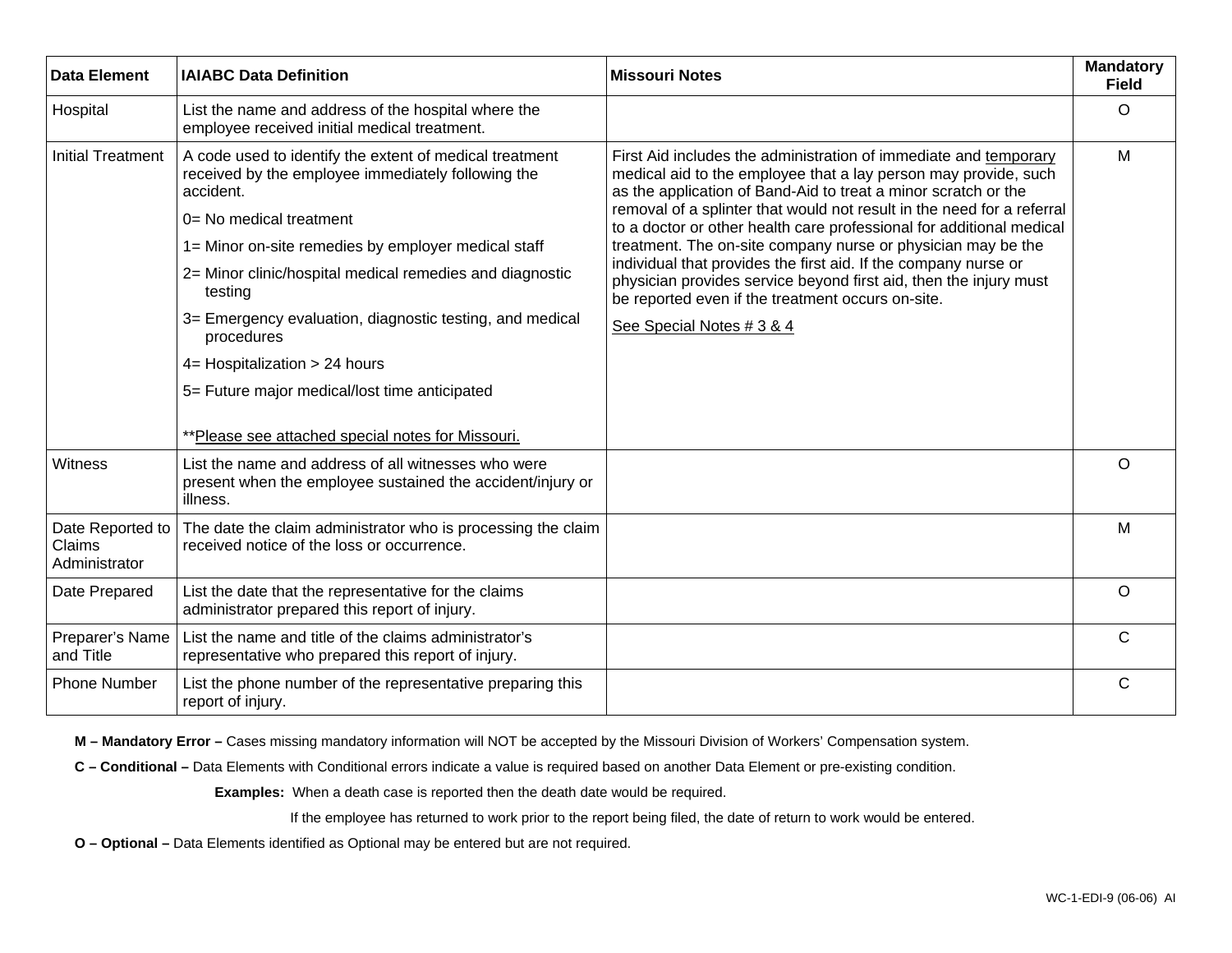## **Special Notes**

1) Report the wage information as the average weekly wage (AWW) of the employee. These rules apply for calculating the average weekly wage.

- a) If the employee's wage is fixed by the year, the AWW is the yearly wage divided by 52;
- b) If the employee's wage is fixed by the month, the AWW is the monthly wage multiplied by 12 and divided by 52;
- c) If the employee's wage is fixed by the week, that amount is the AWW;
- d) If the employee's wages are fixed by the day, hour or output, the numerator is the actual gross wages earned by the employee in the last thirteen calendar weeks immediately preceding the week in which the injury occurred; and the denominator is 13 to calculate the AWW.
	- i) The formula is: Actual gross wages earned in prior 13 weeks/13=AWW. For example, the employee's hourly wage is \$9.00/hour. The overtime rate is \$13.50/hour. The employee works 40 hours per week at \$9.00 an hour plus occasional overtime. Employee worked overtime of 44 hours in the 13-week period immediately preceding the week of the injury. The employer has employed the employee for 2 years. The gross wages are \$9.00 X 40 hours X 13 weeks = \$4,680. You also need to include the overtime 44 hours. Therefore, \$13.50 X 44 hours = \$594. The total wages are \$4,680 plus \$594 = \$5,274.

The AWW is \$5,274/13=\$405.69.

- ii) If the employee misses nonconsecutive workdays during the 13-week period in multiples of 5 and receives no compensation, such as sick or other leave, those days shall be subtracted from the denominator. For example: if the employee misses 5 days, one week is subtracted from 13 and the denominator becomes 12; if the employee misses 10 days, two week are subtracted from 13 and the denominator becomes 11; and so on.
- iii) Partial weeks of time missed by the employee do not count to change the denominator. For example: if the employee misses 4 days, the denominator is 13; if the employee misses 6 days, one week is subtracted from 13 and the denominator becomes 12; and so on.
- iv) If the employee works less than 13 weeks but more than 2 weeks, the AWW is the same formula with the numerator as the gross wages calculated for the number of weeks of employment and the denominator is the number of weeks of employment. For example, the employee worked for the employer 8 weeks prior to the week of the injury. The employee was paid \$9.00 per hour and worked 40 hours per week. The employee worked 13 hours of overtime. The overtime rate is \$13.50. The gross wages are \$9.00 X 40 hours X 8 weeks plus \$13.50 X 13 hours = \$3,055.50. The AWW is \$3,055.50/8=\$381.94.
- e) If the employee works less than two weeks the AWW shall be equivalent to the AWW for the same or similar employment. However, if the employer has agreed to a certain hourly wage, then the hourly wage agreed upon multiplied by the number of weekly hours scheduled shall be the employee's AWW.
- 2) When the Date Returned to Work is more than three days from the Date Disability Began, the workers' compensation case will be considered an indemnity case. You will receive a request for the cost of medical treatment, the date returned to work, and the total amount of temporary total disability benefits paid to the employee.
- 3) When Initial Treatment Code is reported as equal to 00, 01 or 02, the case will be considered as a medical only case. If the time period between the Date Disability Began and the Date Returned to Work is three days or less, the case will be classified as a medical only case. You will receive a request for the cost of medical treatment and the date returned to work, if not supplied. After all required information has been filed and there is no further activity on a case for six months, the case may be administratively closed. When the Initial Treatment Code is reported as equal to 03, 04 or 05, the case will be considered as an indemnity case. You will receive a request for the cost of medical treatment, the date returned to work, and the total amount of temporary total disability benefits paid to the employee.